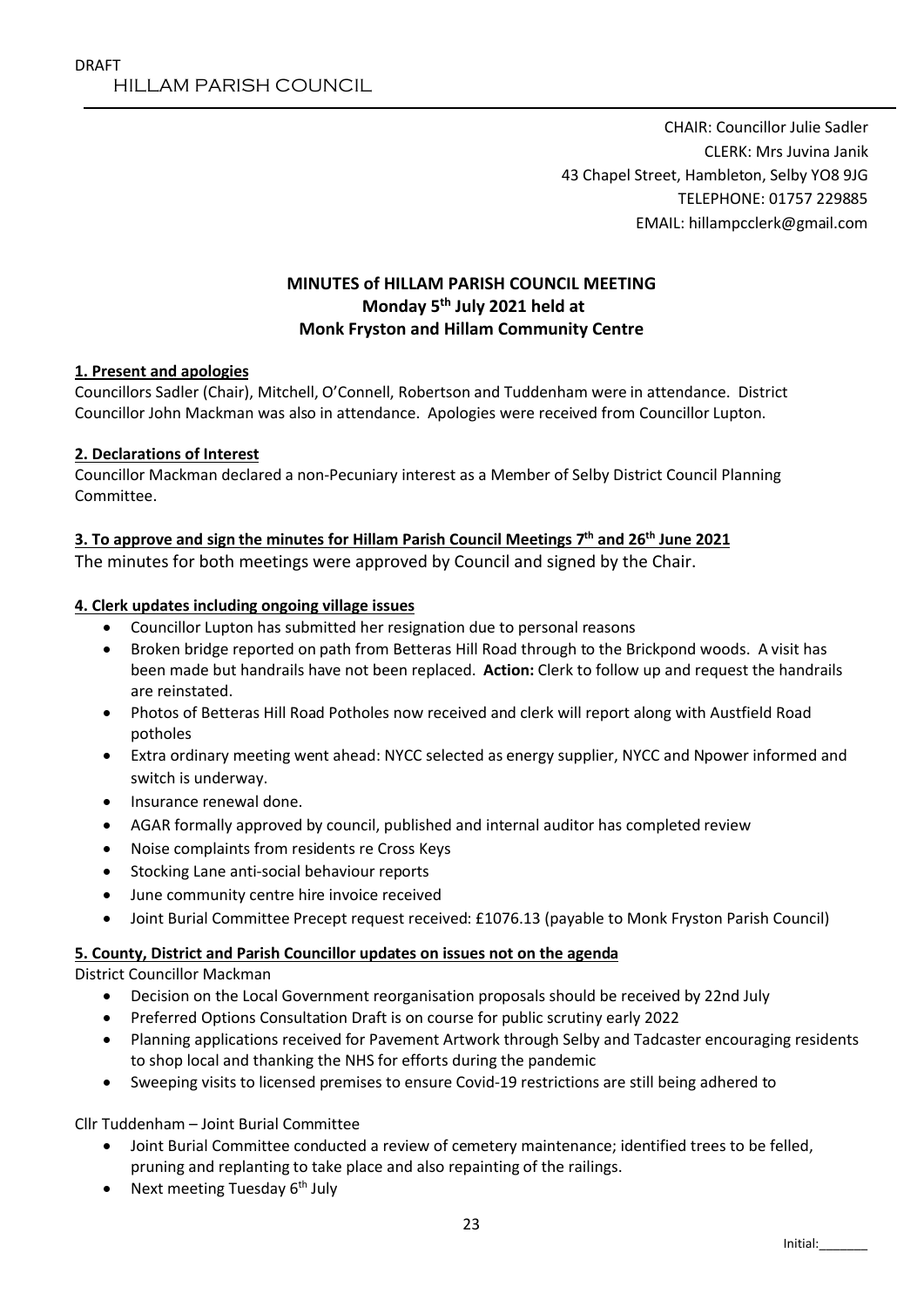### DRAFT

 Old Burial Board Bank Account closed down, new arrangements are being set up – Monk Fryston Parish Council is holding funds in the meantime.

Cllr Robertson - Monk Fryston and Hillam Community Association

- Some play equipment in the field has been taken down for safety reasons
- Solar panels effective so far and are currently also producing enough energy to supply some homes too
- On board with the Carbon Neutral initiative within the village

### 6. Receive updates regarding the Yorkshire Green and village Sustainability Projects, approve co-option of members on to the planning committee to track progress of these projects

Another new application made at land south of Electricity substation, Rawfield Lane, Fairburn. Plans will impact Hillam residents and the surrounding area. Action: Clerk to chase up regarding notifications of the Yorkshire Green scheme applications. Resolved: Steve Sadler to be co-opted onto the Planning Sub Committee with a view to focus on the Yorkshire Green project and also the village Sustainable Community Buildings initiative.

### 7. Discuss the Safer Streets Fund in relation to the benefit for Hillam, decide on any action necessary

Cllrs Sadler and O'Connell attended online seminar. Overall impression was that the fund could be very helpful to many people, but the people need to know it exists. Resolved: Information to go on the front of the Hillam News to ensure people are aware of the scheme and reassure them it is genuine. Similar information to go out via Facebook and the website, encouraging people to apply before the deadline.

### 8. To discuss quotes and approve purchase of a new laptop for the clerk using Transparency Fund grant

There is £1127.89 left of the transparency fund. Clerk had only one quote of £379+VAT, Councillors will look into a better quality option which will offer a seamless transition from current hardware. Action: Research to continue.

### 9. Village Maintenance:

- a) Discuss options for making woodland on Betteras Hill Road more accessible and usable Clearance of pathways was agreed to be a good idea, quotes for the job to be collected. One from HUW Forestry already received. If funding can be secured from the locality budget, PC will look to consult the public.
- b) Discuss quotes for Ring Tree maintenance; annual assessment and upkeep of correction equipment.

Only one quote received; HUW Forestry for 3 visits per annum and the adjustments to the strapping as necessary for  $£180$ . Resolved: quote to be accepted on the basis that a written report is received on the condition of the tree at each assessment.

POST-MEETING NOTE: Venerable Tree Care quoted £425.00 for bi-annual assessment and brief email report.

c) Review Street Cleaning schedule expectations Resolved: The PC agreed to continue to monitor the situation with regards to the street cleaning schedule.

## 10. Finance

- a) To receive independent internal auditor report Clerk read the report and the report will be emailed to Councillors. The Auditor notes a review of the Financial Risk Assessments needs to be carried out. There were no issues to report. The PC were commended for good practice.
- b) To receive financial summary for June and approve the reconciliations Resolved: Council approved the reconciliations and the Chair signed the document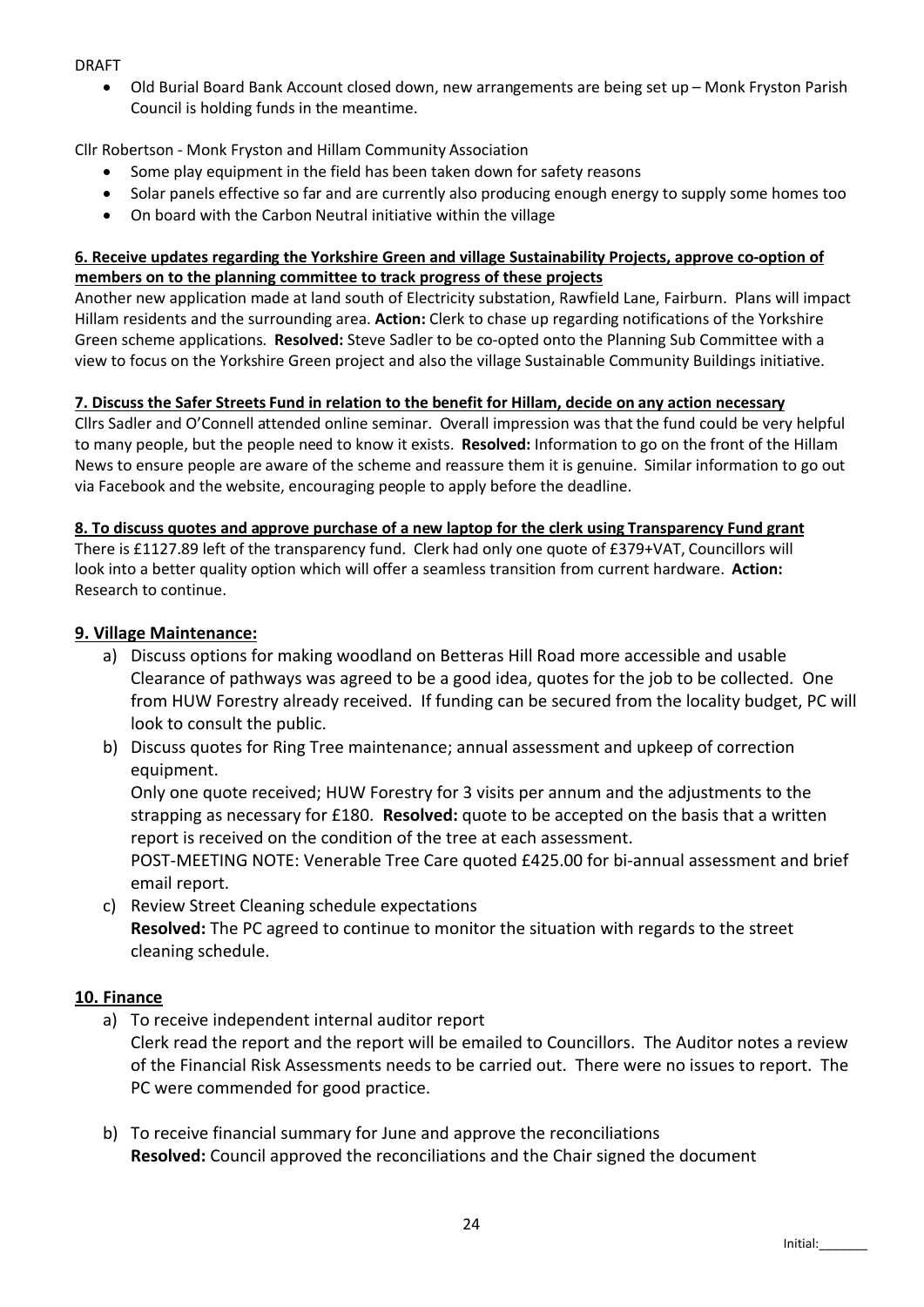| <b>COMMUNITY ACC:</b><br><b>CASHBOOK OPENING</b><br><b>BALANCE: 25.5.21</b><br><b>JUNE RECEIPTS</b><br><b>JUNE PAYMENTS</b> | £<br>£<br>£ | 26,237.10<br>3,685.00 | NB: £1127.89 is ring-fenced grant for website<br>and £500 is ring fenced for pump maintenance<br>gifted by Hillam Historians. £7000 OF THE<br><b>INCREASED ANNUAL PRECEPT TOTAL IS</b><br>RINGFENCED TO COVER COSTS ASSOCIATED WITH<br>PLANNING CONSULTANTS; ANY UNUSED |              |           |                   |
|-----------------------------------------------------------------------------------------------------------------------------|-------------|-----------------------|-------------------------------------------------------------------------------------------------------------------------------------------------------------------------------------------------------------------------------------------------------------------------|--------------|-----------|-------------------|
| <b>CASHBOOK CLOSING</b><br><b>BALANCE: 24.6.21</b>                                                                          | £           | 22,552.10             | <b>BANK STATEMENT</b><br><b>BALANCE: 24.5.21</b>                                                                                                                                                                                                                        | $\mathbf{f}$ | 22,891.32 | <b>CHQ</b><br>NO. |
|                                                                                                                             |             |                       | <b>WOODCUTTER CREATIONS</b>                                                                                                                                                                                                                                             | f            | 290.00    | 800               |
| Difference between<br><b>Statement and Cashbook:</b>                                                                        | f           | 339.22                | J. SADLER                                                                                                                                                                                                                                                               | £            | 8.00      | 804               |
|                                                                                                                             |             |                       | <b>S. MCWHIRTER</b>                                                                                                                                                                                                                                                     | £            | 41.22     | 805               |
|                                                                                                                             |             |                       |                                                                                                                                                                                                                                                                         |              |           |                   |
|                                                                                                                             |             |                       |                                                                                                                                                                                                                                                                         |              |           |                   |
|                                                                                                                             |             |                       | <b>TOTAL O/S</b>                                                                                                                                                                                                                                                        |              | 339.22    |                   |

|                                                | <b>RESERVE ACC CASHBOOK</b> |                 |      |                 |                           |                                                 |          |
|------------------------------------------------|-----------------------------|-----------------|------|-----------------|---------------------------|-------------------------------------------------|----------|
| <b>OPENING</b><br><b>BALANCE:</b><br>25.5.2021 |                             | <b>RECEIPTS</b> |      | <b>PAYMENTS</b> |                           | <b>CLOSING</b><br><b>BALANCE:</b><br>24.06.2021 |          |
|                                                | 1,230.59                    | £               | 0.03 | £               | $\overline{\phantom{a}}$  | £                                               | 1,230.62 |
|                                                |                             |                 |      |                 | BANK STATEMENT: 24.6.2021 | £                                               | 1,230.62 |

c) To approve payment @ £10.44 per hour x 3 hours for G. Woolley for administration services in the absence of the clerk. Resolved: All in favour – motion carried.

## d) To approve July payments

Items were checked against the invoices. Resolved: All items were approved including the additional cheque for the precept request from the Joint Burial Committee (to be paid to Monk Fryston Parish Council in this instance due to the Joint Burial Committee bank accounts still being processed) and the cheque to the MFHCA for the use of the Community Centre in June.

| Payee               | <b>Details</b>                   |   | <b>TOTAL COST</b> | VAT: To<br>Reclaim |  |
|---------------------|----------------------------------|---|-------------------|--------------------|--|
| 806 JJANIK          | JUNE SALARY                      | £ | 240.21            |                    |  |
| 807 HMRC            | Q1 TAX                           | £ | 5.00              |                    |  |
| 808 G. WOOLLEY      | ADMIN COVER                      |   | 31.32             |                    |  |
| 809 S.G. PARKIN     | INV 2576 & 2581 GRASSCUTTING X 2 | £ | 370.00            |                    |  |
| 810 A. BOSMANS      | I NDEPENDENT INTERNAL AUDIT 2021 | £ | 50.00             |                    |  |
| 811 MONK FRYSTON PC | BURIAL BOARD PRECEPT 21-22       |   | 1,076.13          |                    |  |
| 812 MFHCA           | HALL HIRE JUNE INV 21019         |   | 20.00             |                    |  |
|                     | TOTAL JULY SPEND                 | £ | 1,792.66          | £                  |  |
|                     | TOTAL 2021-22 ANNUAL SPEND       | £ | 10,783.16         | £803.42            |  |

## 11. Planning:

- a) Receive updates re ongoing applications
	- Activity at field on Pig Hill Nook lane being monitored by SDC
	- Honey Pot Field site visit took place but occupants did not turn up the application for a second storage barn was refused at the Planning Committee Meeting